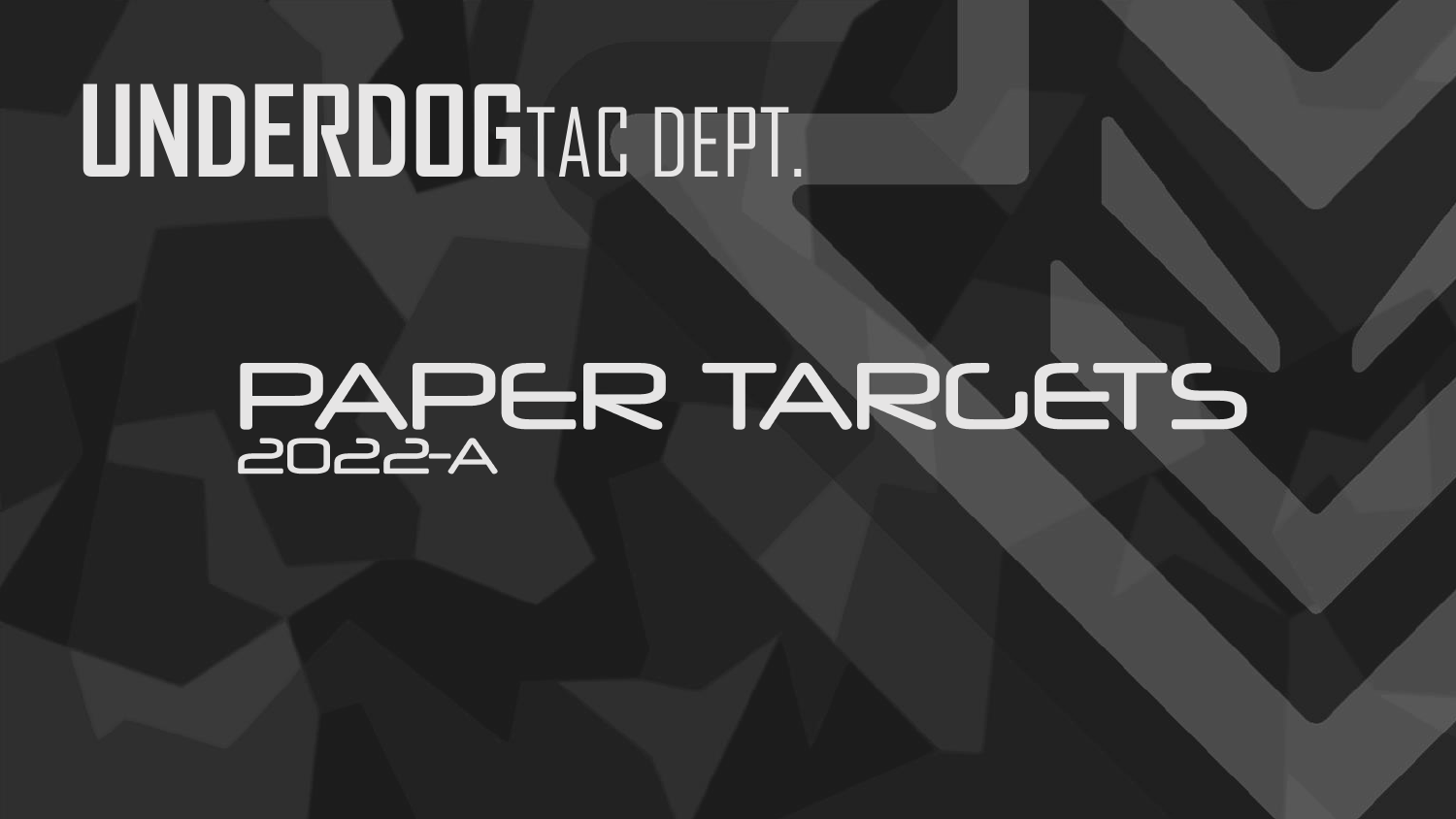**00. TECHNICAL SPECIFICATIONS**



**HI-QUALITY PROFESSIONAL PAPER TARGETS**

DESIGNED FOR PROFESSIONAL USE, OUR TARGETS CAN BE USED IN ANY CONTEXT

- 70X50 CM, IDPA TARGET FITTING
- 130 GR. WATER RESISTANT PAPER
- DESIGN FOR COGNITIVE AND REALISTIC DRILLS
- CUSTOMIZABLE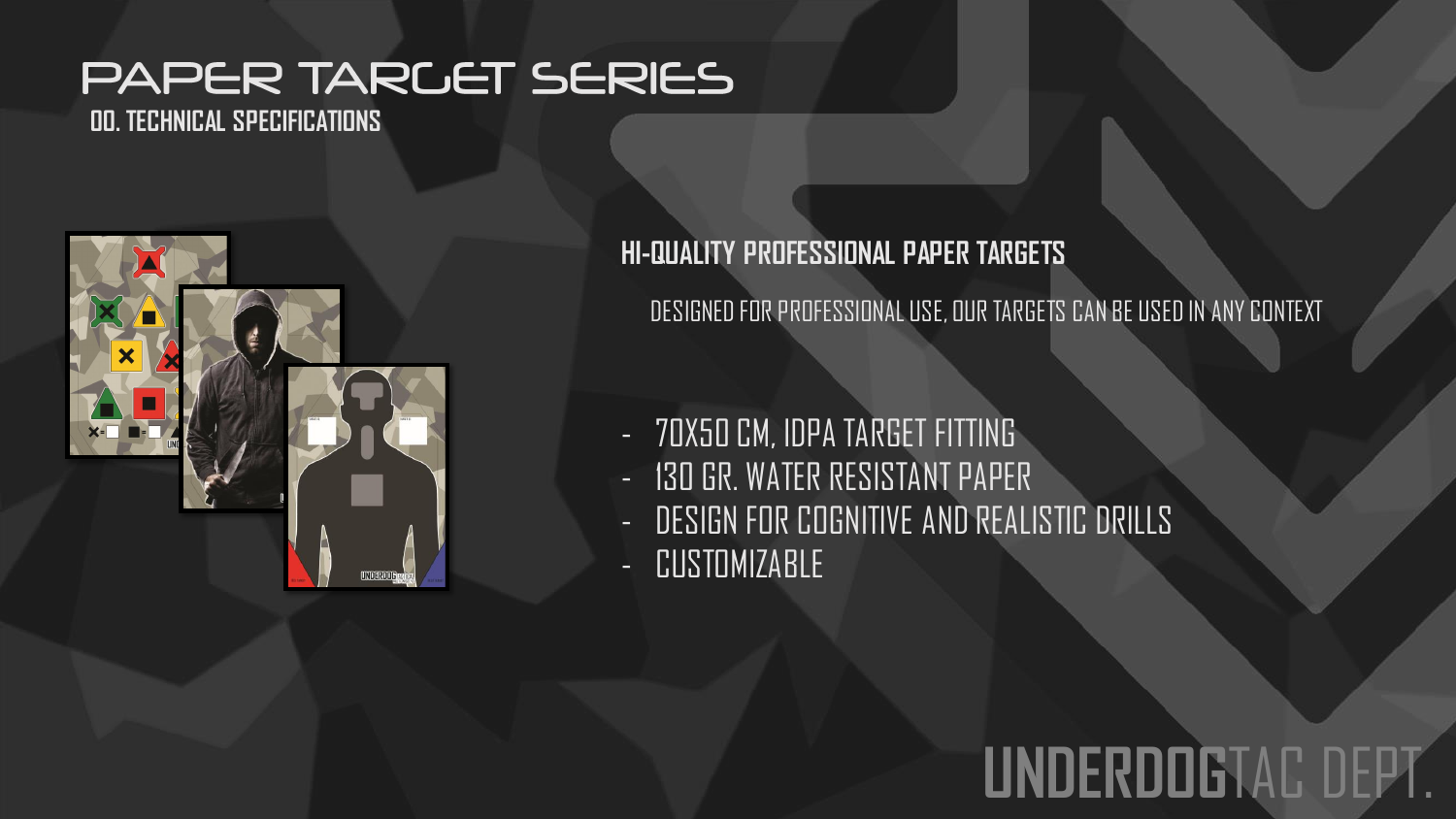**01. COGNITIVE SERIES**



#### **COGNITIVE SYMBOLS V2 –CAMO-**DESIGNED FOR USE IN COMBINATION WITH CORE, IDEAL FOR EXERCISES OF ALL LEVELS

- 3 SYMBOLS, 3 COLORS, 9 COMBINATION
- 10X10 CM SYMBOLS
- LINE OF LETTERS DECODING
- CAMO BACKGROUND

COGNITIVE DRILLS CIVILIAN USE PROFESSIONAL USE SHORT RANGE TRAINING LONG RANGE TRAINING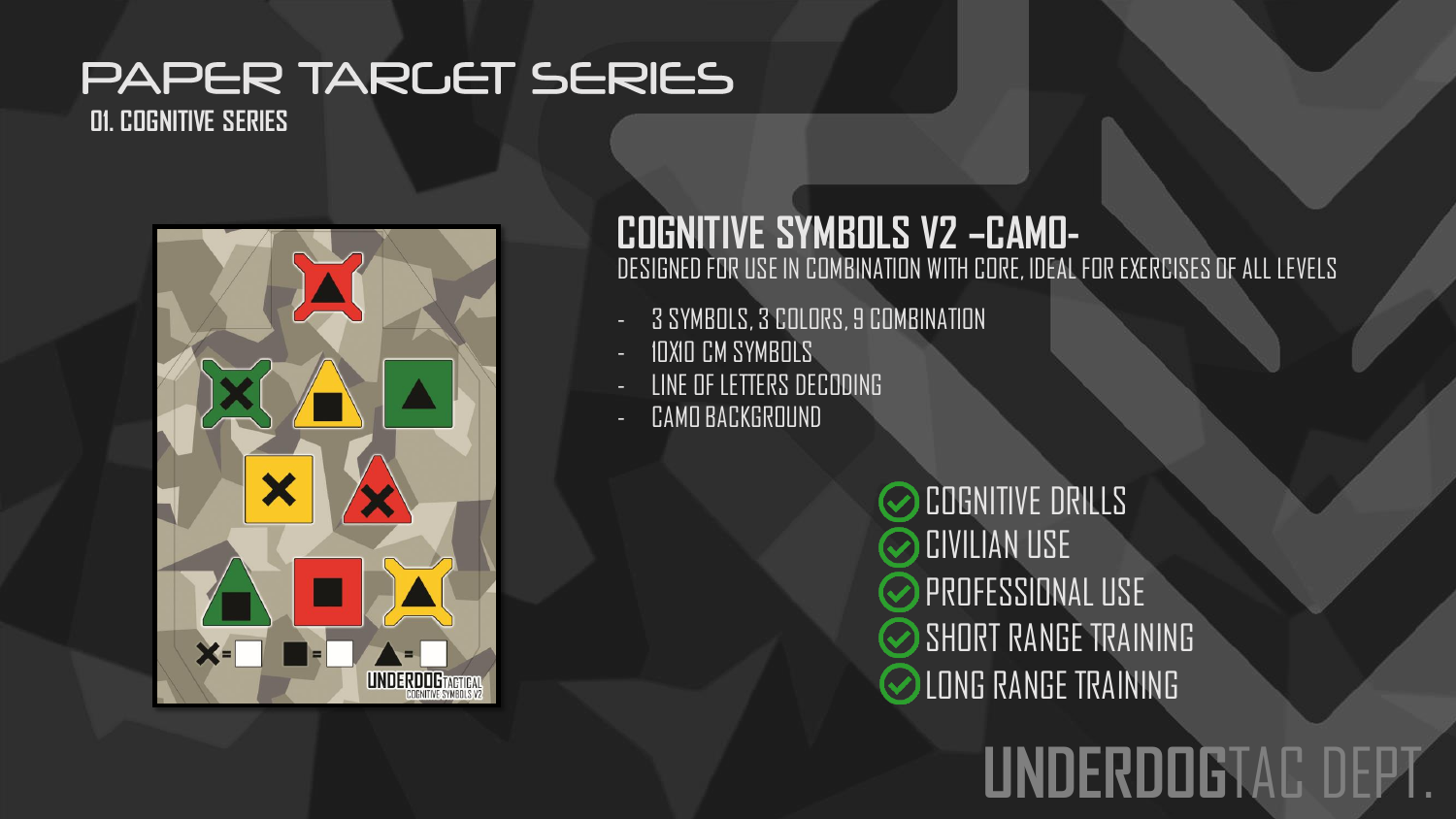**01. COGNITIVE SERIES**



#### **HEXA TARGET –CAMO-**DESIGNED FOR USE IN COMBINATION WITH CORE, IDEAL FOR ADVANCED EXERCISES

- ALL CORE COMBINATIONS
- 10X10 CM SYMBOLS
- DESIGNED FOR CORE
- CAMO BACKGROUND

COGNITIVE DRILLS CIVILIAN USE PROFESSIONAL USE SHORT RANGE TRAINING LONG RANGE TRAINING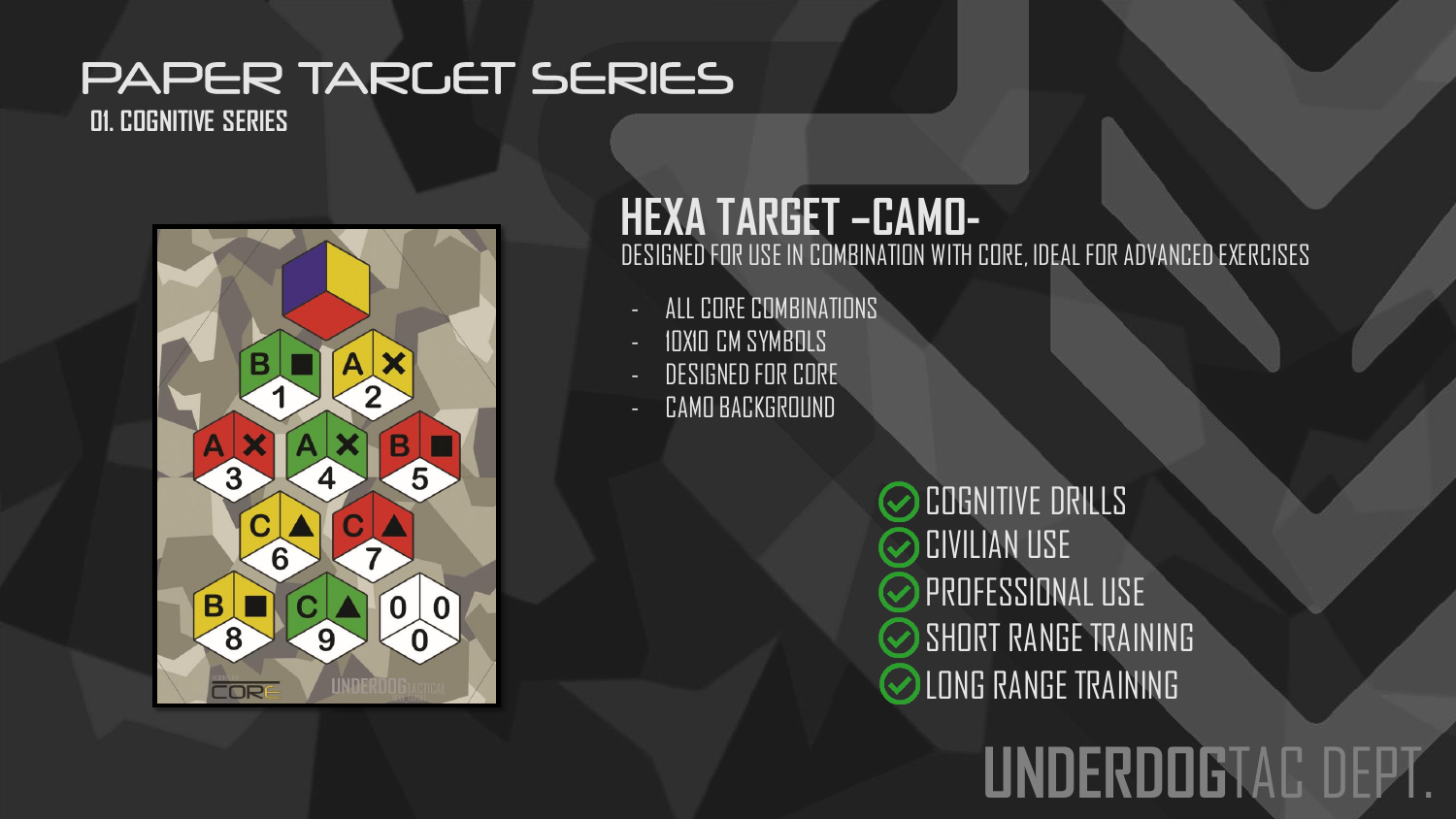**01. COGNITIVE SERIES**



#### **NUMBERS V2 –CAMO-** DESIGNED FOR USE IN COMBINATION WITH CORE, IDEAL FOR EXERCISES OF ALL LEVELS

- NUMBERS FROM 0 TO 18
- 12 CM DIAM. SYMBOLS
- CENTRAL COLOR BAR
- CAMO BACKGROUND

COGNITIVE DRILLS CIVILIAN USE PROFESSIONAL USE **SHORT RANGE TRAINING** LONG RANGE TRAINING

## **RDOGTAC**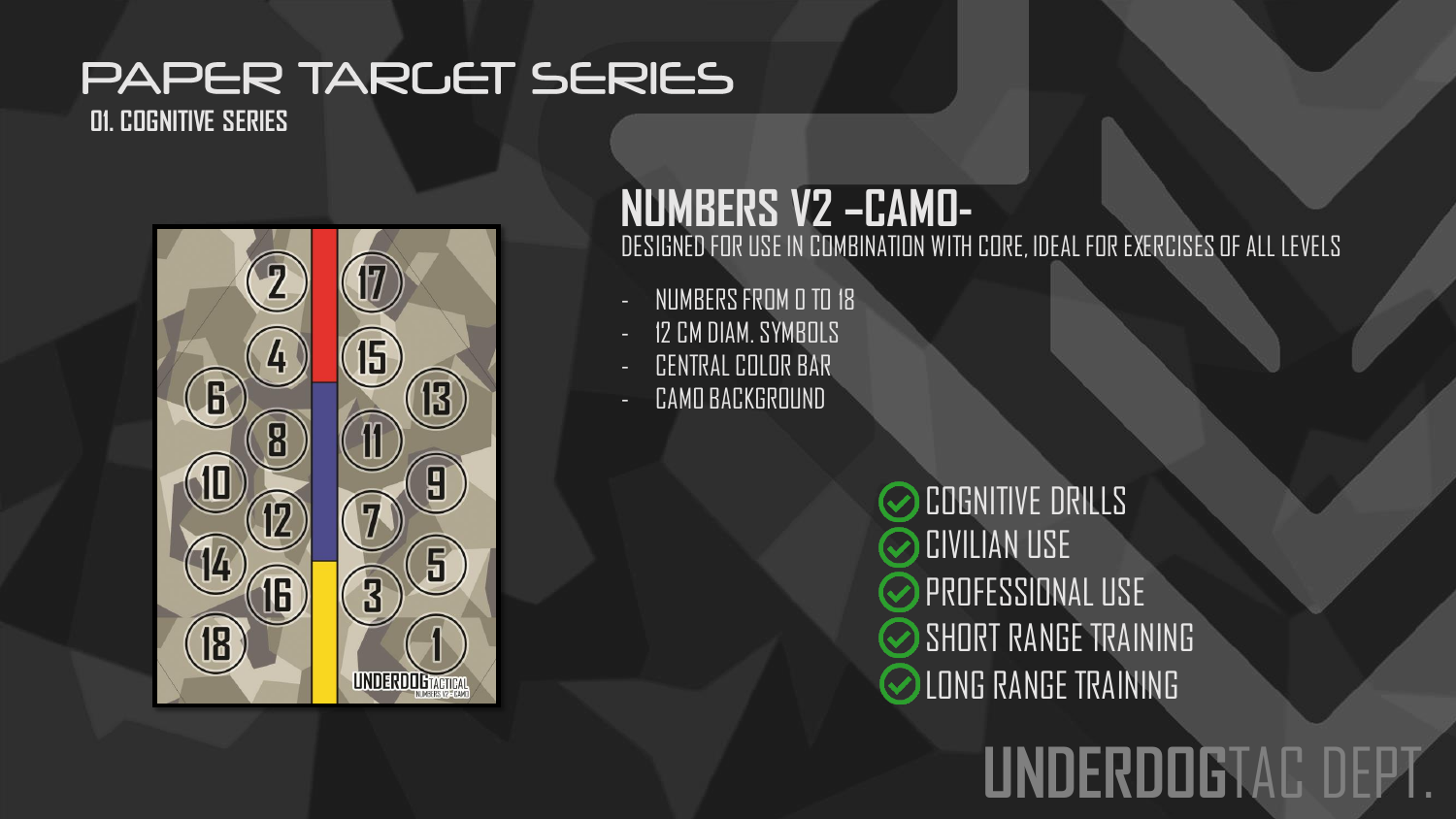**01. COGNITIVE SERIES**



#### **CROWD –CAMO-** DESIGNED FOR USE IN COMBINATION WITH CORE, FOR PROFESSIONAL USE ONLY

- 3 LETTERS, 3 COLORS, 9 COMBINATIONS
- DIFFERENT SIZE TARGETS
- COLLATERAL DAMAGE SIMULATION
- CAMO BACKGROUND

COGNITIVE DRILLS CIVILIAN USE PROFESSIONAL USE SHORT RANGE TRAINING LONG RANGE TRAINING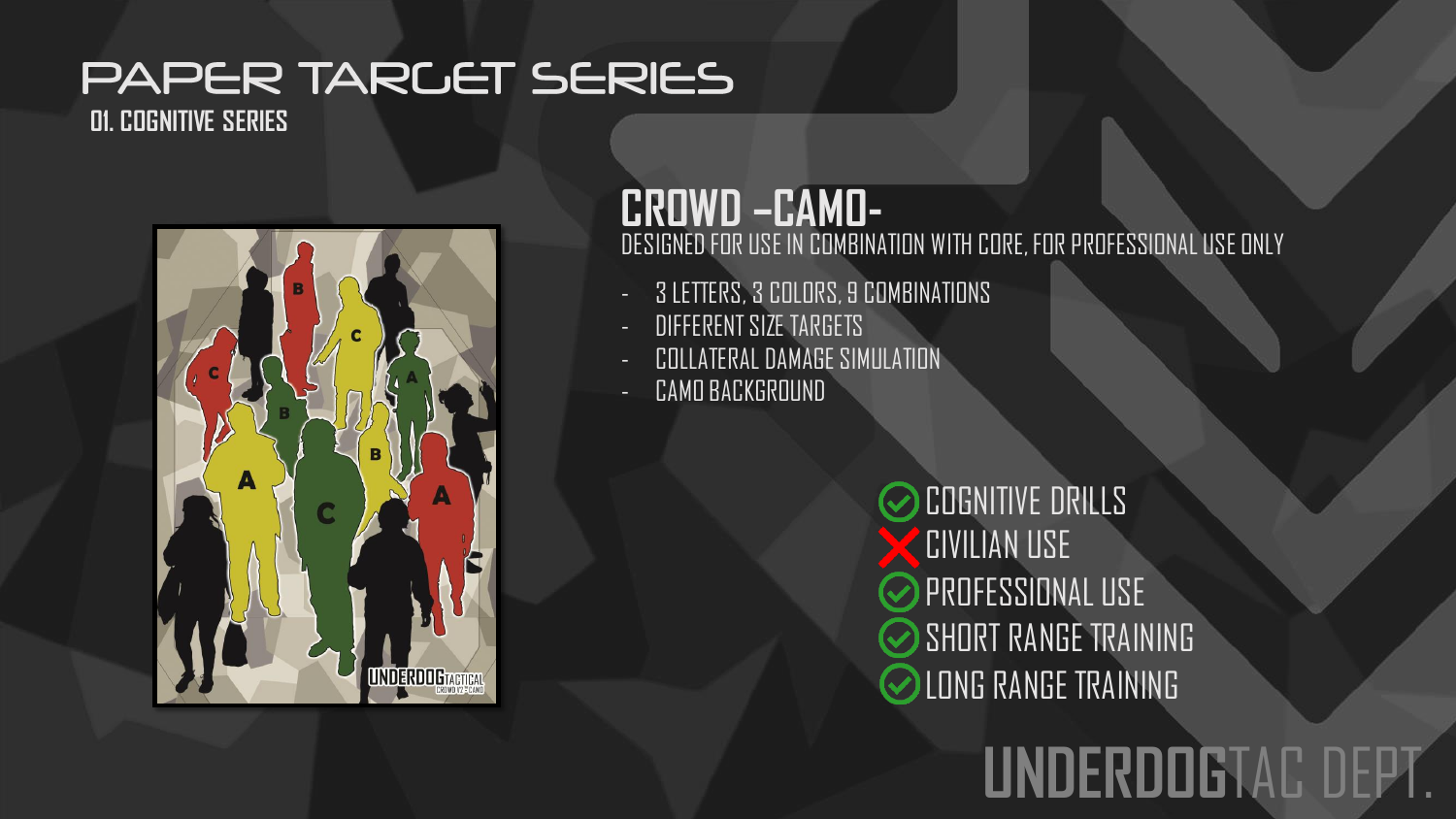**02. MULTI-PURPOSE SERIES**



#### **MULTI-TARGET V2 –CAMO-** DESIGNED FOR USE IN COMBINATION WITH CORE, USEFUL STAND ALONE

- DOUBLE TARGET ID SPOT
- RED/BLUE TARGET TAG
- SWITCH OFF AREAS
- CAMO BACKGROUND

COGNITIVE DRILLS CIVILIAN USE PROFESSIONAL USE SHORT RANGE TRAINING LONG RANGE TRAINING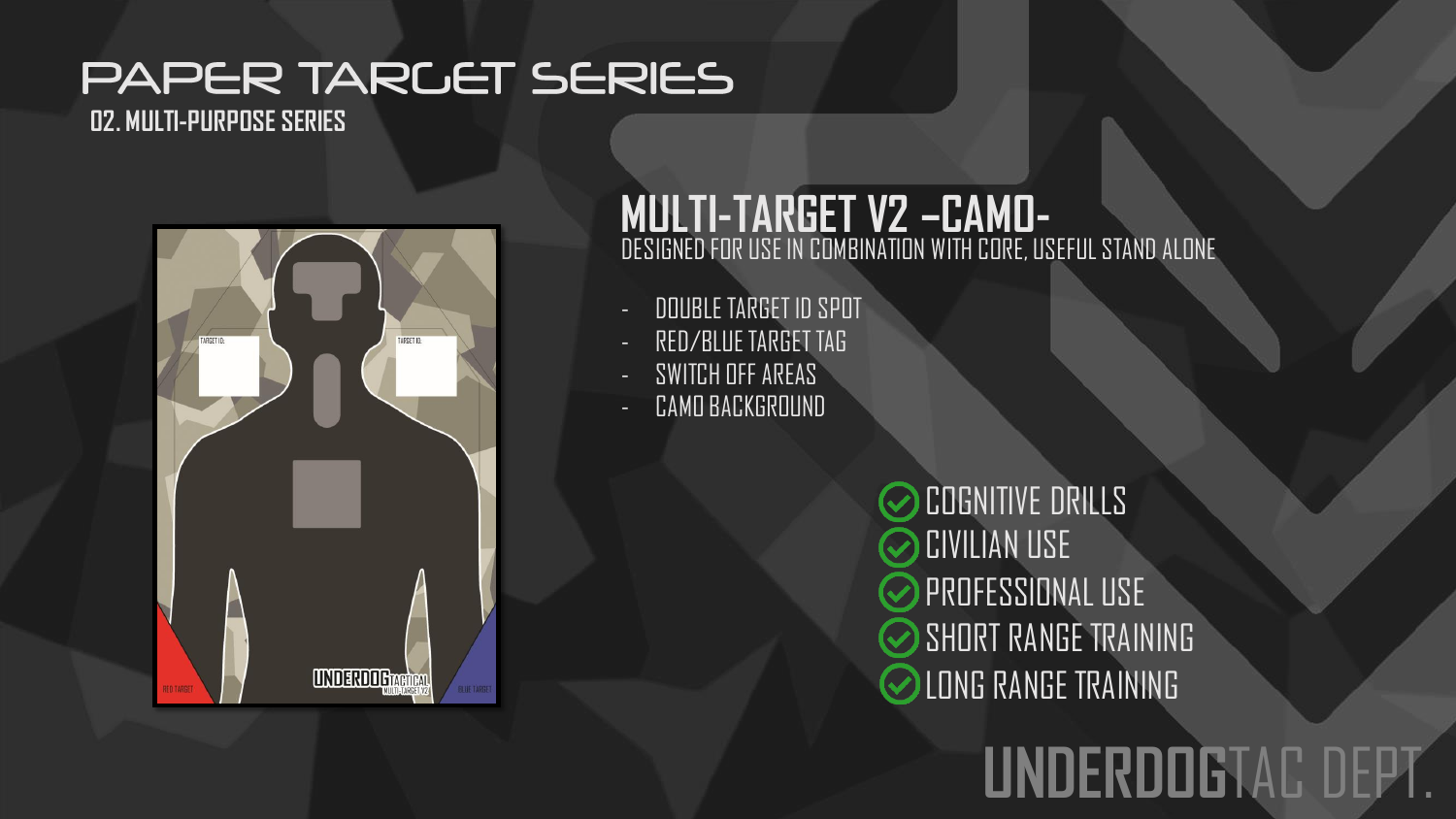#### PAPER TARLET SERIES **02. MULTI-PURPOSE SERIES**

PROFESSIONAL USE ONLY PROFESSIONAL USE ONL' **UNDERDOG TAGTEM** 

#### **REALISTIC COGNITIVE –CAMO-** DESIGNED FOR USE IN COMBINATION WITH CORE, USEFUL STAND ALONE

- 3 LETTERS, 3 COLORS, 9 COMBINATIONS
- REALISTIC PICTURE
- **3 DIFFERENT DISCRIMINATION STICKERS**
- CAMO BACKGROUND



COGNITIVE DRILLS CIVILIAN USE PROFESSIONAL USE **SHORT RANGE TRAINING** LONG RANGE TRAINING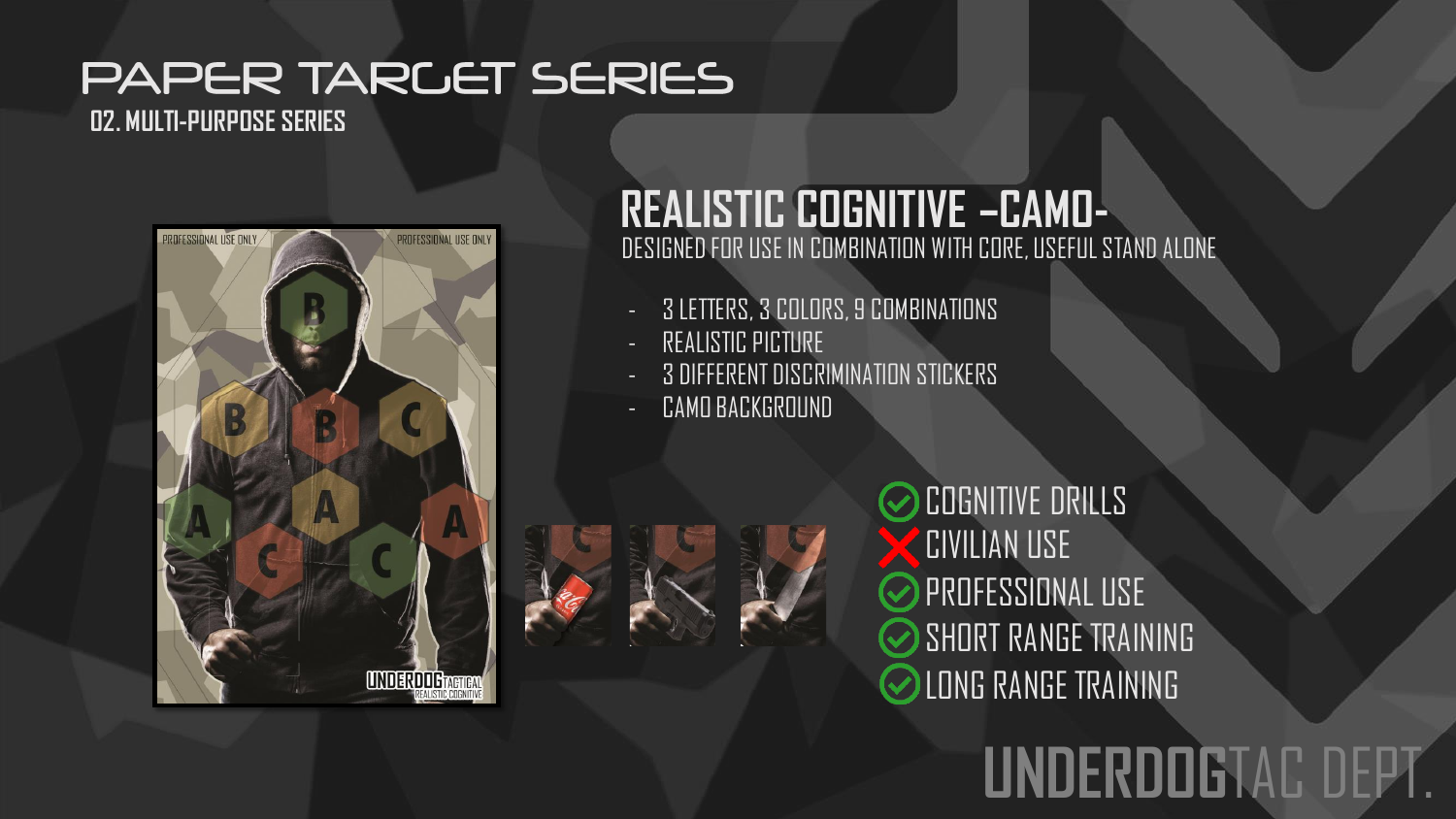**03. REALISTIC SERIES**



#### **MIL\_OPERATOR V2 –CAMO-** DESIGNED FOR REALISTIC DRILLS, COMBINED WITH ECHO-X

REALISTIC PICTURE

CAMO BACKGROUND

**COGNITIVE DRILLS** CIVILIAN USE PROFESSIONAL USE SHORT RANGE TRAINING LONG RANGE TRAINING

## **UNDERDOG**TAC DEPT.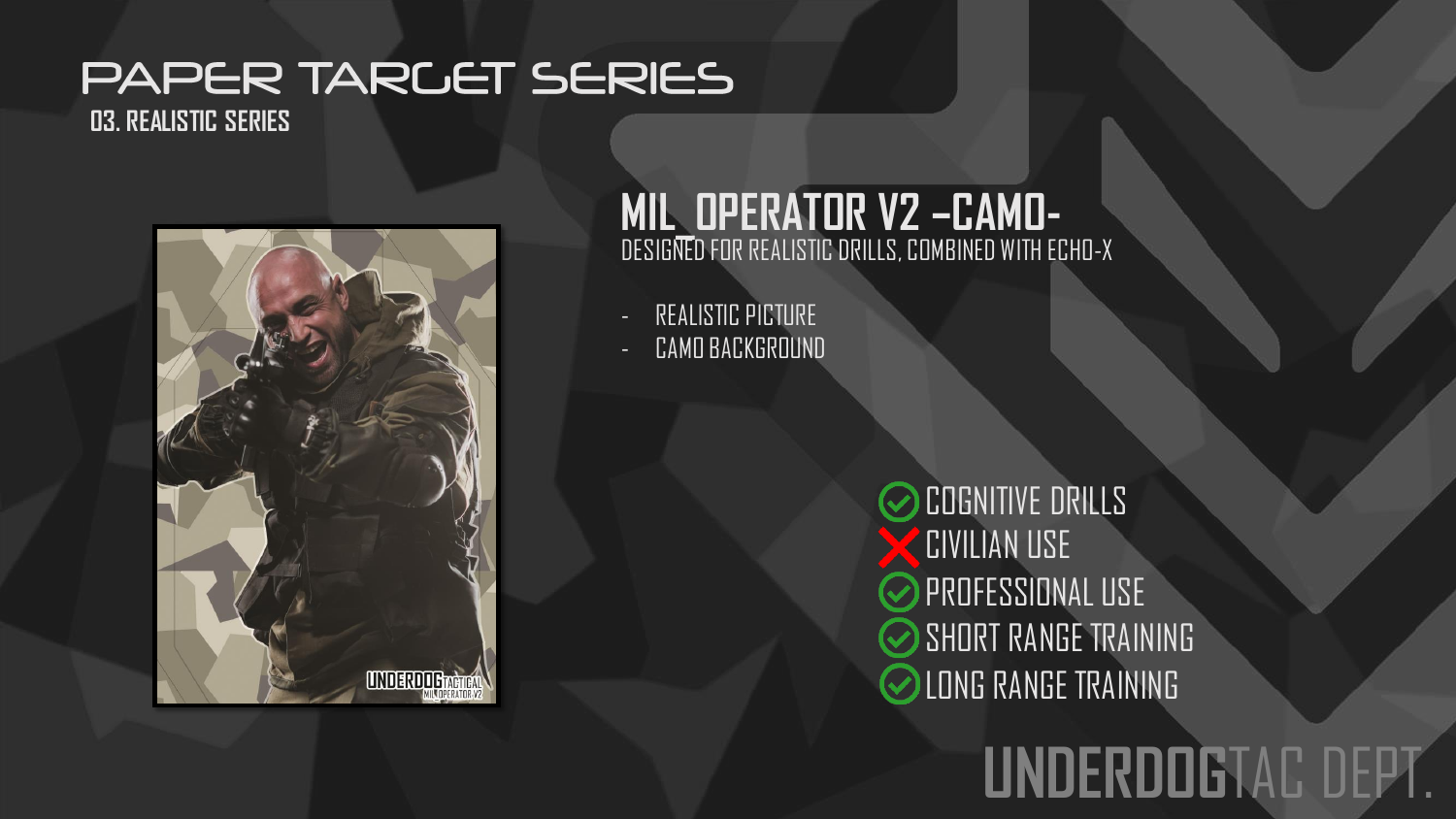**03. REALISTIC SERIES**



#### **KNIFE V2 –CAMO-** DESIGNED FOR REALISTIC DRILLS, COMBINED WITH ECHO-X

- REALISTIC PICTURE
- CAMO BACKGROUND

COGNITIVE DRILLS CIVILIAN USE PROFESSIONAL USE SHORT RANGE TRAINING LONG RANGE TRAINING

## **UNDERDOG**TAC DEPT.